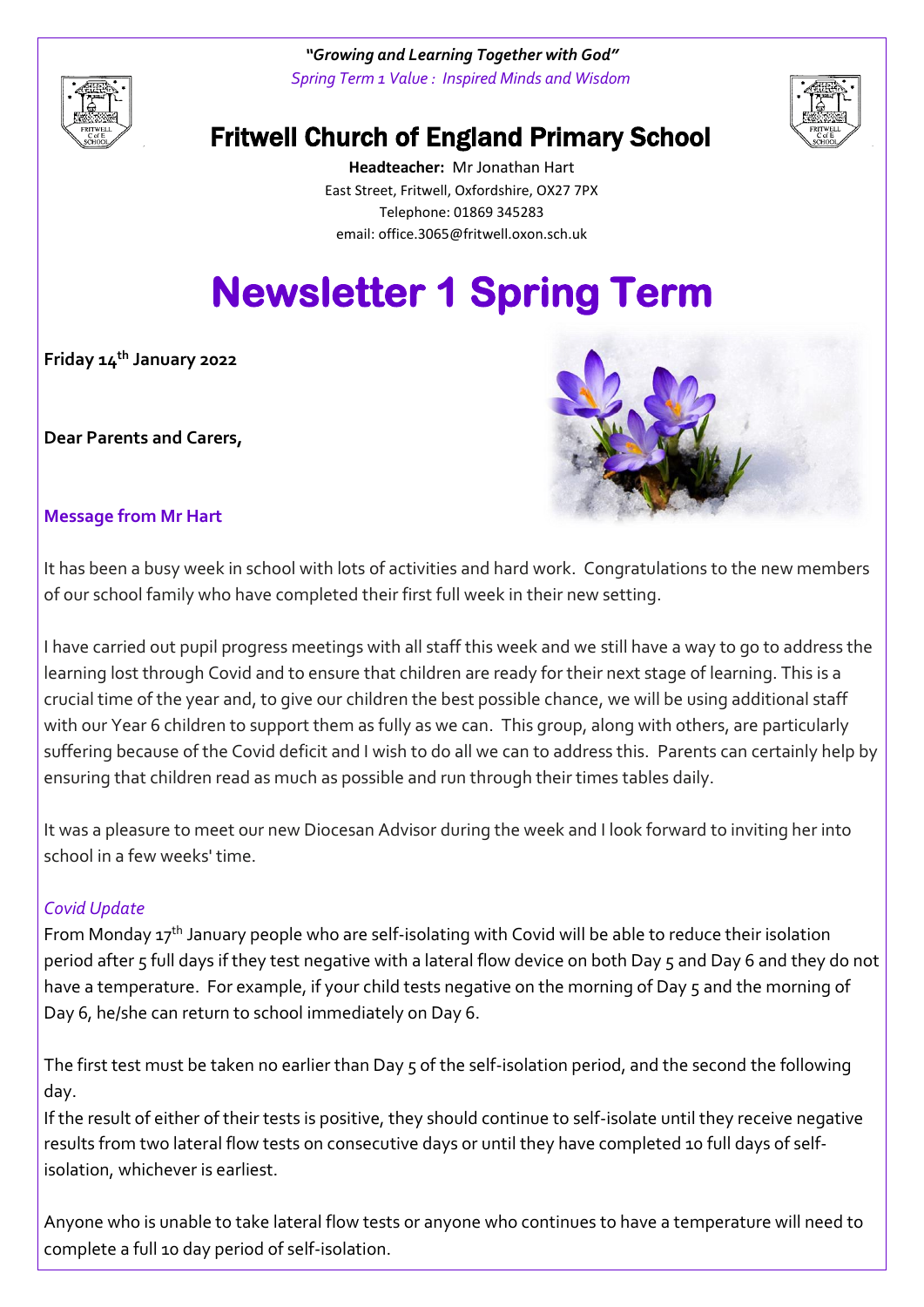#### Further [information on self-isolation for those with COVID-19](https://www.gov.uk/government/news/self-isolation-for-those-with-covid-19-can-end-after-five-full-days-following-two-negative-lfd-tests?utm_source=14%20January%202022%20C19&utm_medium=Daily%20Email%20C19&utm_campaign=DfE%20C19) is available.

How five-day isolation rule works in England





### **Class Activities**

#### *Tiddlers & Minnows*

It has been a busy start to the term for the Early Years. The new Tiddlers have settled into the routines of the school well and are really enjoying their new classroom; the Minnows have been super helpful with the new children.

This week the Tiddlers and Minnows have started their new Topic work of Our Wonderful World by reading their key text 'Handa's Surprise' and learning about life in Africa. They know that it is the hottest continent and has many safari animals.

The Minnows have also been recapping their Phonics sounds from last year and learning how to measure weight using a balance scale in Maths.

## *Sticklebacks*



This week Sticklebacks have been naming, sorting and making patterns out of 2d and 3d shapes. They have looked at prepositions in English and written poems about their homes, using them to show where things are in their houses.

In PE, in the gymnastics unit, the children practised using big parts of their bodies to move and balance on; they did this on the floor and then on the apparatus.

Yesterday they went out for a bug hunt to try and find the habitats that minibeasts like to live in.





#### *Seahorses*

Last week the Fritwell bear returned from his trip to New York and began telling the class about America, ready for their new topic. They helped him to proofread his story about his journey through the airport and they then looked at which countries are in North and South America. They also started investigating the effect of friction on a moving object and exploring magnetic and non-magnetic materials.







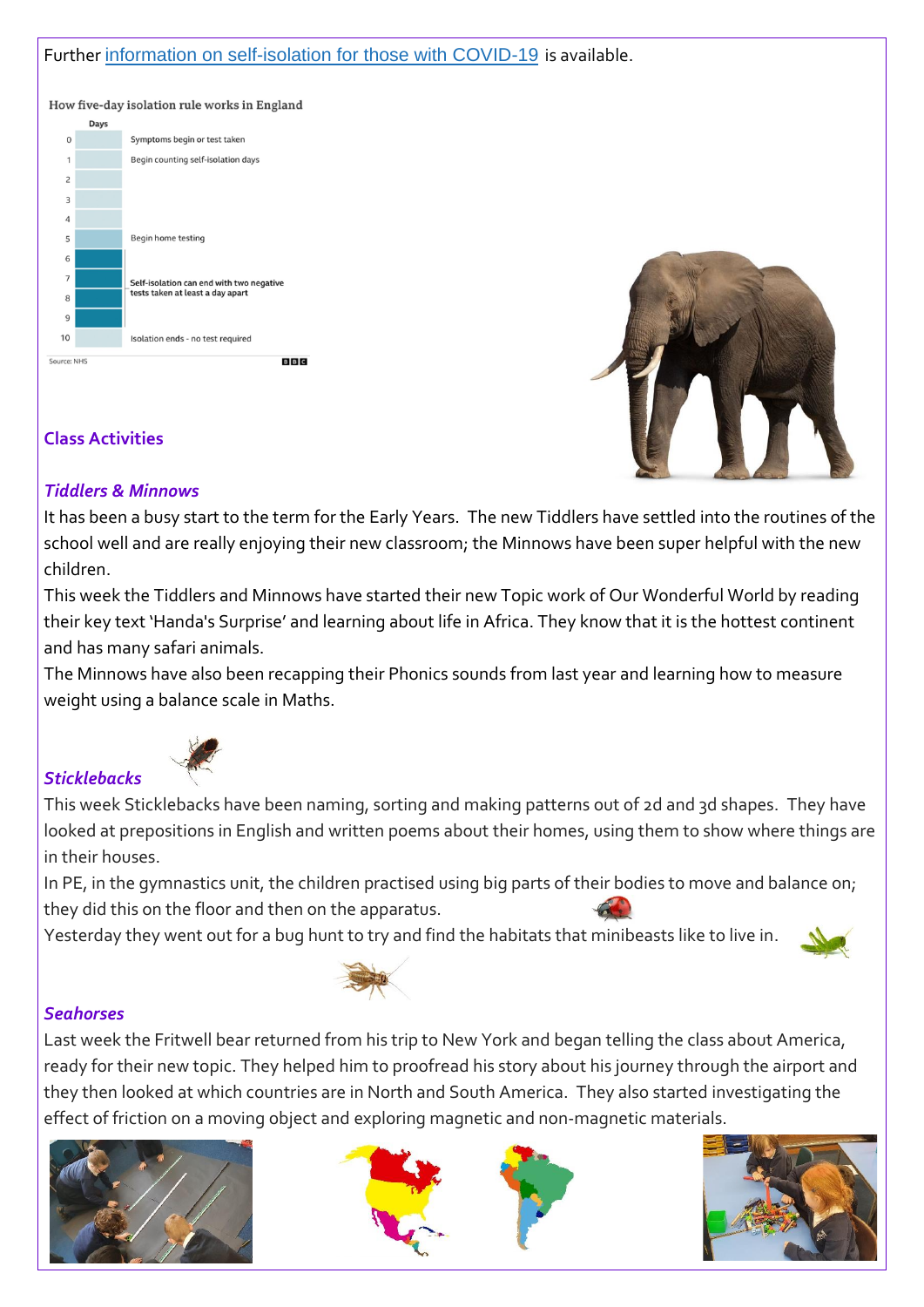#### **Class Activities (continued)**

#### *Seahorses (continued)*

During this week Seahorses have been writing instructions on how to survive a zombie attack, using some imperative verbs and rhetorical questions to excite the reader. The year 2s have been exploring money and making correct amounts of money while the year 3s have been developing their confidence on the 2, 5 and 10 times tables.

#### *Stingrays*

Stingrays had a different start to the term last week with a virtual plane journey to an unknown destination. After completing their passports and having their bags checked, they all found their seats and prepared for take-off. Although the initial part of the journey was smooth, the flight ran into turbulence just beyond Rome and fell into a time warp, crash landing in Ancient Rome. The children then spent the day learning about Roman mosaics and started creating their own designs using block printing. They have continued work on their mosaics this week, showing some excellent examples of inspired minds in creating their designs and resilience to complete them.



In English they are using the book 'Escape from Pompeii' as the 'inspiration'



for reading and writing activities and they have enjoyed creating poems using synonyms for shake to describe the start of the eruption of Vesuvius.

#### *Sharks*

Sharks also had an unusual start to the term when, along with Stingrays, they boarded an airplane at Fritwell International Airport! Just after flying over Rome, the plane entered an electrical storm which somehow sent them flying through time and space until they landed in Ancient Greece!







They have therefore been busy undertaking lots of Greek activities: making pots and masks, preparing a Greek salad and training for the Ancient Greek Olympics!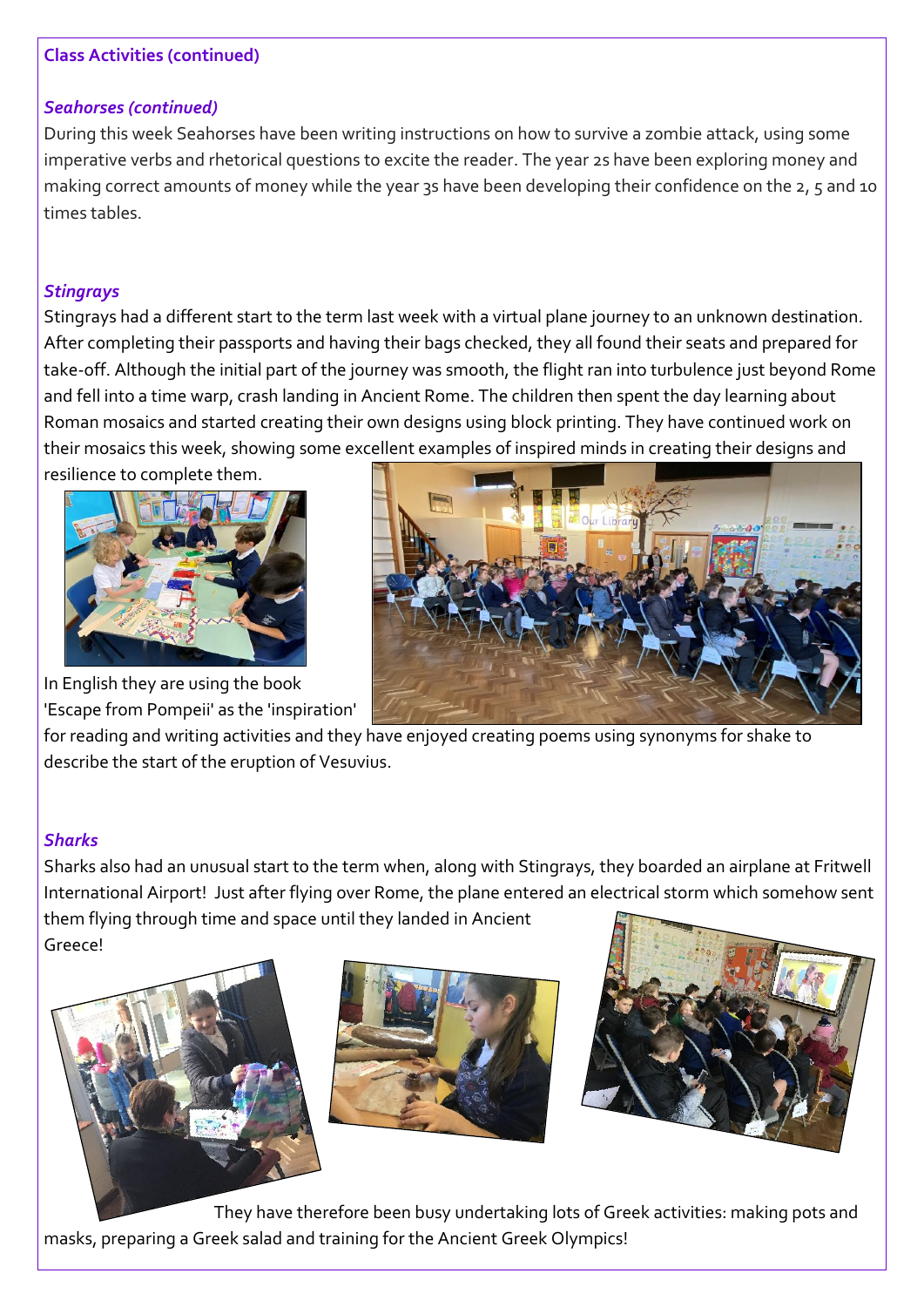#### **Class Activities (continued)**

#### *Sharks (continued)*



They have also started reading lots of Greek myths, focusing on the Labours of Heracles. Having read some different versions of the task where Heracles must face the Nemean Lion, Sharks wrote information texts to help Heracles find out about the creature so he would find it easier to defeat.





#### **'Child of the Week'**

| <b>Tiddlers</b>     | <b>Barnaby WJ</b>       |
|---------------------|-------------------------|
| <b>Minnows</b>      | Luna K                  |
| <b>Sticklebacks</b> | Aria R-B and Max M      |
| <b>Seahorses</b>    | George H and Olivia K-M |
| <b>Stingrays</b>    | Jack W and Sam O'G      |
| <b>Sharks</b>       | Charlie N and Riley P   |

#### *Super Sentence Writers :*

*Minnows* Thomas A and Izzy P *Sticklebacks* No time for Super Sentence writers this week!

*Family Group Points :* Pegasus *Whole School Attendance :* 97.16%

#### **Book Bag Books**

Please note that not every child in Year 3 will have brought home a Book Bag Book; this is only for those in the phonics groups doing Read, Write, Inc. If your child has not brought one home he/she does not take part in these phonics sessions and must continue with the normal reading books. Teachers have asked that parents please comment on the reading of the Book Bag Books, as you would do for any reading.

#### **Volunteer Readers**

We are always looking for volunteer readers in school; someone who is able and willing to come in for an hour each week to read with the children. If this is something that you could and would like to do please come in and speak to Julie in the office. You will require a DBS and a couple of references but we can help you with these. Reading is so important and there is just not enough time to hear every child read in each class so we would appreciate any offers.

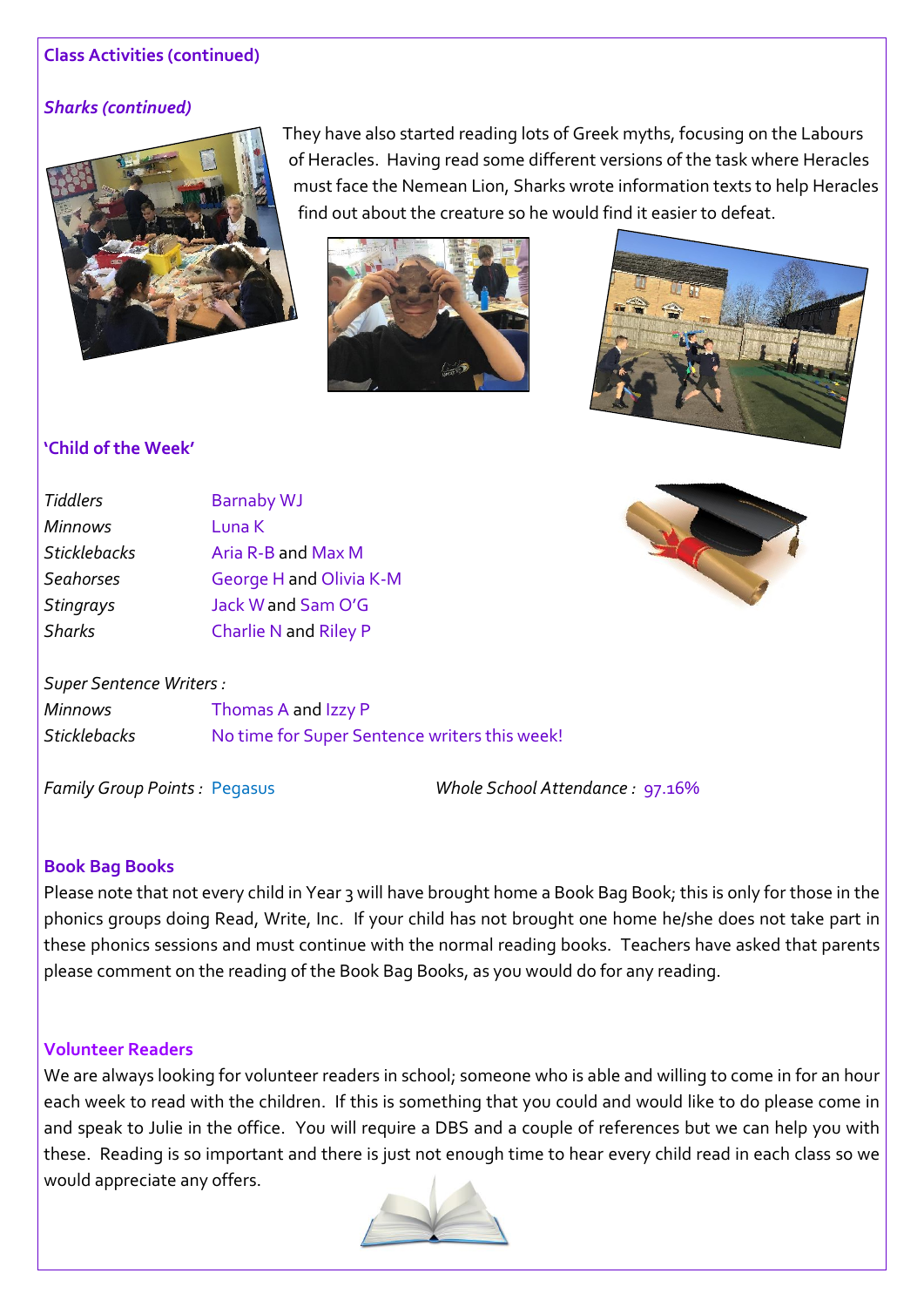#### **After School Clubs**

We were very pleased to start all clubs this week and it was good to see the cheerful participants. We hope that all the children enjoyed themselves, despite the chilly weather outdoors.

The Girls Football Club, started by Miss Williams and Mr Harris, went very well and the girls already look capable of playing a few matches!



#### **School Calendar**

Please note the slight changes to the school calendar sent with this newsletter; the Bank Holiday on the 30<sup>th</sup> May has now been moved to Thursday 2<sup>nd</sup> June for the Queen's Jubilee. Since Thursday the 2<sup>nd</sup> and Friday the 3<sup>rd</sup> fall within our half term, schools have been advised that we can add an extra day's holiday to our calendar. Therefore we will be finishing the Summer Term on **Tuesday 19th July**, instead of Wednesday.

#### **News from FoFS**

#### **100 Club**

Would you like support FoFS and have the chance of winning a cash prize each month? The 100 Club is a Small Society Lottery registered with Cherwell District Council under the Gambling Act 2005

It is open to parents, carers, family and friends of the school It costs £2 a month, £24 for the year; since this year has started it will be £2 per month for the rest of the relevant months.

The prize is 50% of the funds raised. If all the numbers are sold this is a prize of £100 a month!!

The other 50% goes towards funding equipment and resources and providing opportunities for the children of Fritwell C of E Primary School.

*A form will be coming home in bookbags soon; if you would like to join the 100 Club, please complete the form and hand to your class teacher or chat to a FOFS member and we can allocate you a number.*